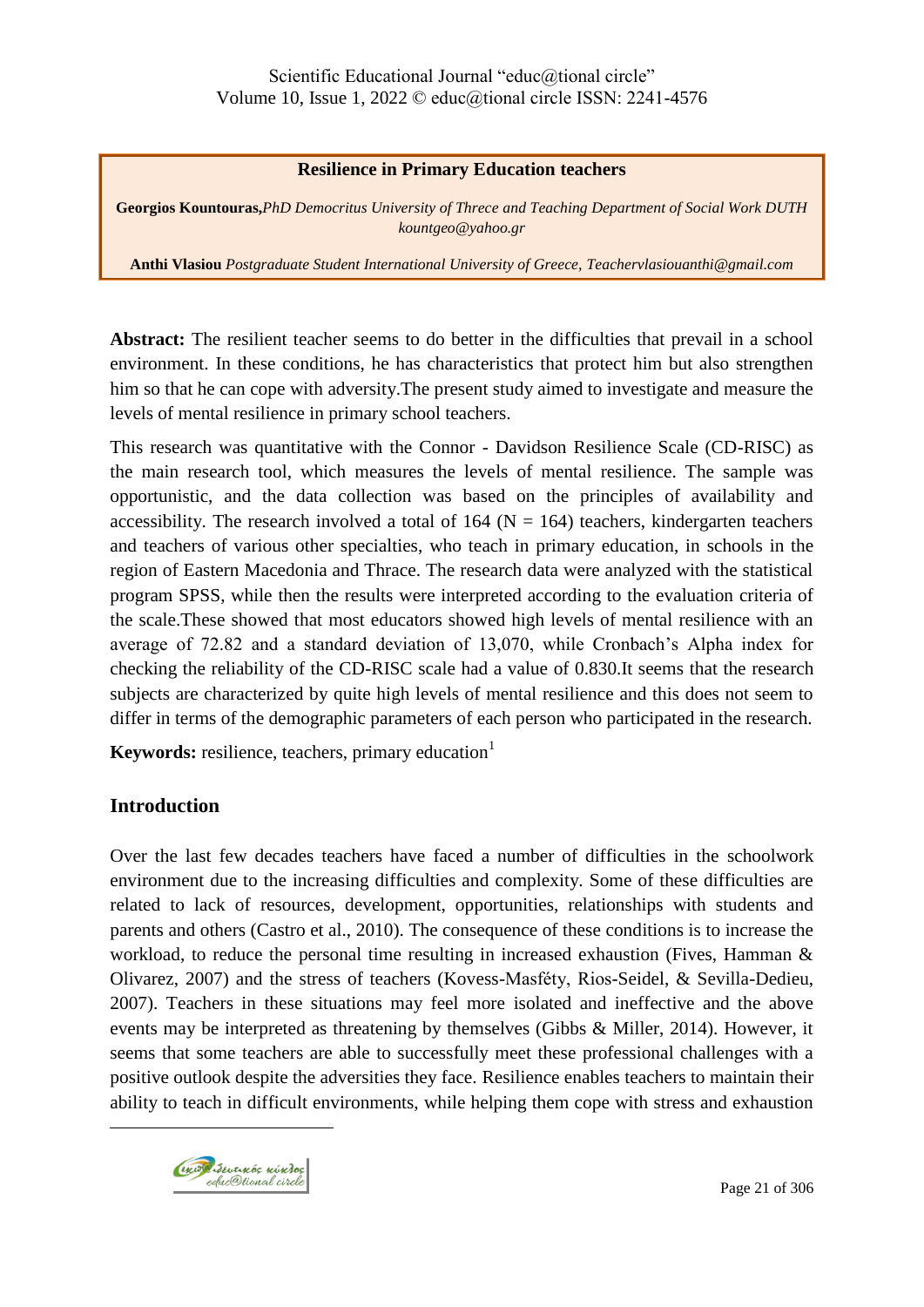(Beltman, Mansfield, & Price, 2011). Various studies claim that many teachers succeed due to resilience to maintain the passion for teaching and endurance in adverse school conditions (Gu & Li, 2013). The term resilience refers to an individual's ability to adapt and cope in difficult situations (Masten, Best & Garmezy, 1990). Resilience is not a characteristic but a complex construct resulting from a dynamic relationship between risk and protective factors (Luthar & Brown, 2007). Teachers' resilience refers to their ability to maintain the momentum for teaching despite difficult conditions and repeated failures (Brunetti, 2006). Ethical values and moral courage are said to provide teachers with advantages that allow them to be resilient throughout their careers (Day  $\&$  Gu, 2010). Daniilidou (2018) states that the mental resilience of teachers concerns the ability to overcome vulnerabilities and stress conditions, and to adapt to different situations. They also incorporate a set of strategies they have when they are in a difficult situation in the school context.

Oswald, Johnson & Howard (2003) defined resilience of teachers as the ability to overcome personal weaknesses and be able to recover in the face of potential risks. Teacher resilience is not only related to individual characteristics but also to specific environments. It is a dynamic construction related to the stressful events of the work environment that the individual interacts with (Tait, 2008).

Characteristics of resilient teachers are their adaptability to change, their persistence in solving difficult problems, their humor and strong mood for efficiency. Mental resilience helps them develop communication strategies, self-awareness, dedication to their work and control of their emotions (Mansfield et al., 2012). In addition, teachers with characteristics of resilience have humor, patience and perseverance, flexibility, adaptability, and a willingness to take risks. A remarkable feature is the ability to accept failure and to continue learning from one's mistakes. Contributing to this are some factors that enhance teachers' resilience, such as open leadership, equitable allocation of resources, encouragement, recognition (Howard & Johnson, 2004), equitable participation in the decision-making process and opportunities for professional evolution (Day, Gu & Sammons, 2016).

# **Research methodology**

The purpose of this study it was to investigate the levels of resilience in primary school teachers.

This research belongs to the quantitative studies, because it aims at the collection and analysis of information with numbers and values that reflect the individual attitudes of individuals (Creswell, 2011). The main aim was to collect questionnaires consisting of measurable data on variables (Cohen, Manion & Morrison, 2008).

The sample was opportunistic, and the data collection was based on the principles of availability and accessibility. The research involved a total of 164 teachers, kindergarten teachers and teachers of various other specialties, who teach in primary education, in schools

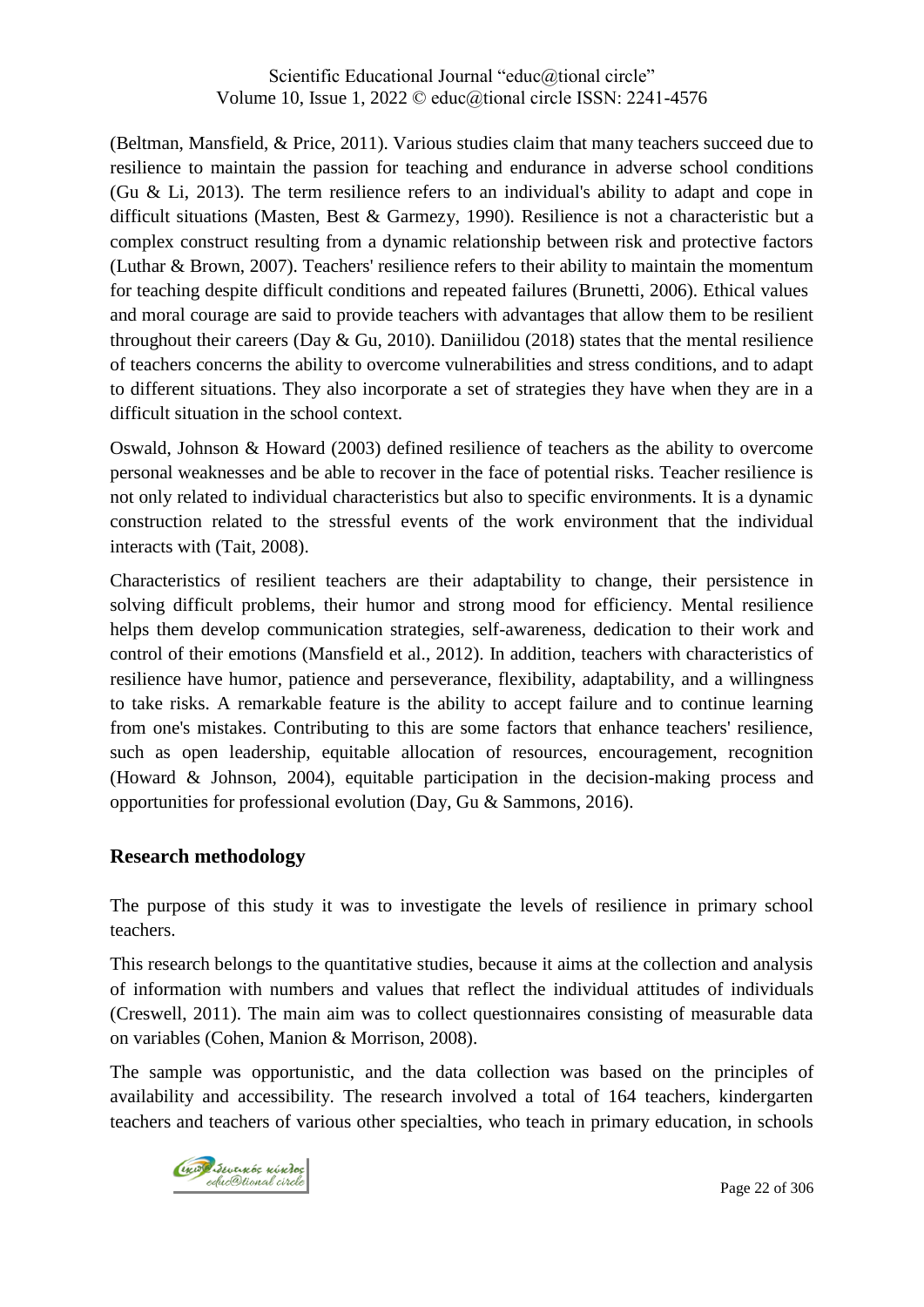in the region of Eastern Macedonia and Thrace, who had at least five years of service. Of the 164 teachers in total, 43 were men (26.2%) and 121 were women (73.8%). The main body of the sample, 41.4% belongs to the age group 51-60 years, followed by 31.7% to the age group 31-40 years, which indicates the aging of the educational population. 75% of the sample are married, while 12.8 are single and 12.2 are divorced or have lost their spouse. Most survey subjects have two children at a rate of 51.2%, while 15.9% have one child and 11.6% have three children. Subsequently, 29.3% are graduates of the Pedagogical Department of Primary Education, 12.8% have a degree from the Pedagogical Academy and 26.8% have attended the Assimilation Program. Almost one in five hold a master's degree. Most of the participants in the research at a rate of 87.2%, hold a permanent position, while 16.7% of teachers are deputies. Finally, one in four teachers has 16-20 years of service, one in five has 11-15 years, while 15.6% have 21- years of service (Table 1).

|                              |                        | ${\bf N}$       | $\frac{0}{0}$     |
|------------------------------|------------------------|-----------------|-------------------|
| <b>Gender</b>                | Men                    | 43              | 26.2              |
|                              | Women                  | 121             | 73,8              |
| Age                          | $\leq 30$              | 6               | 3.7               |
|                              | $31 - 40$              | 34              | 20.7              |
|                              | $41 - 50$              | 52              | 31,7              |
|                              | $61 - 60$              | 70              | 41,4              |
|                              | $60 \geq$              | $\overline{2}$  | 1,2               |
| <b>Marital</b><br>status     | Married                | 123             | 75                |
|                              | Unmarried              | 21              | 12,8              |
|                              | Divorced or<br>Widowed | 20              | 12,2              |
| <b>Number of</b><br>children | None                   | $\overline{34}$ | 20,7              |
|                              | $\mathbf{1}$           | 26              | 15,9              |
|                              | $\overline{2}$         | 84              | $\overline{51,2}$ |
|                              | 3                      | 19              | 11,6              |
|                              | $4 \geq$               | $\mathbf{1}$    | 0,6               |

**Table 1: Demographic Samples** *(Ν=164)*

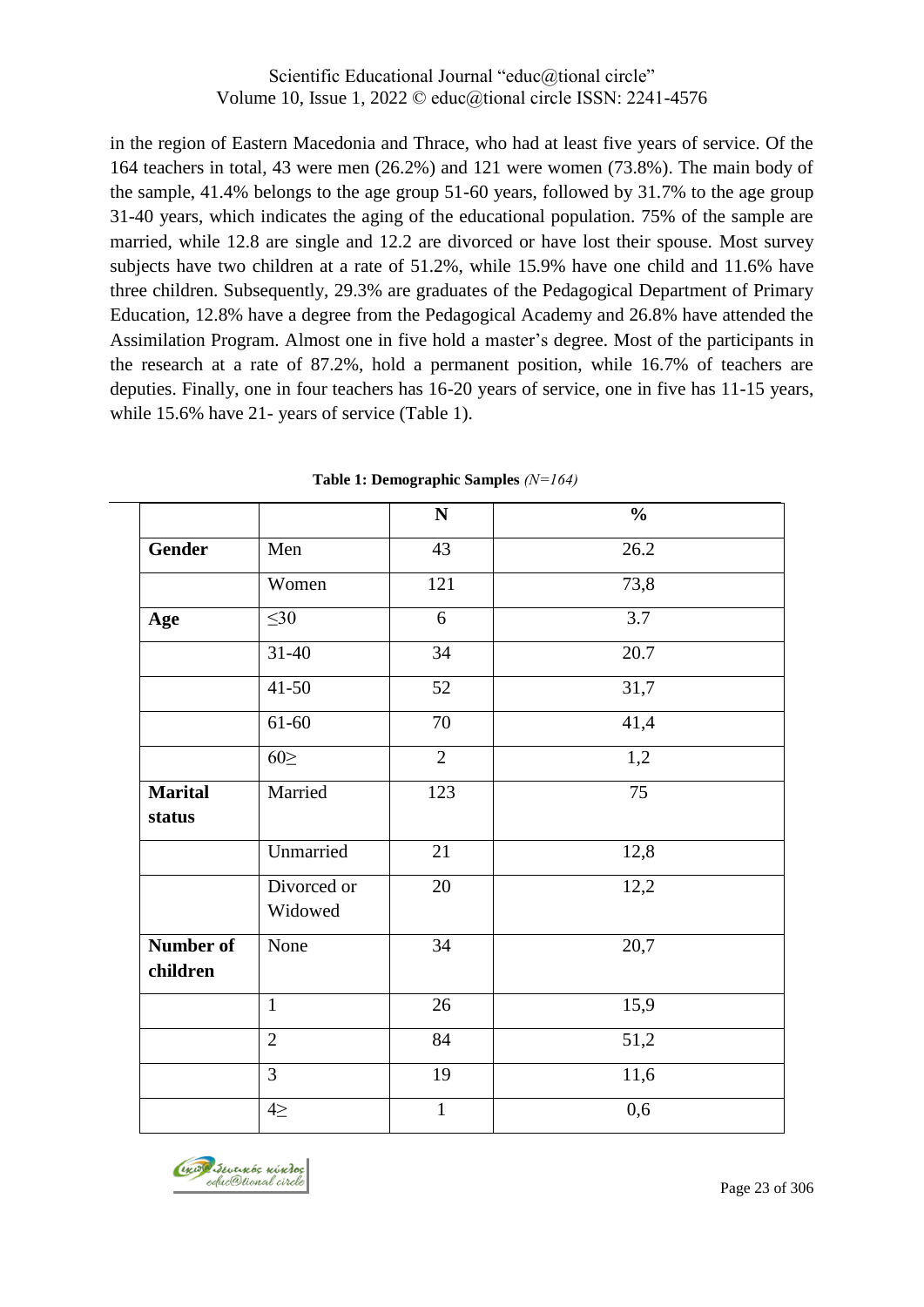| <b>Type of</b>                     | Academy           | 21  | 12,8 |
|------------------------------------|-------------------|-----|------|
| degree                             |                   |     |      |
|                                    | <b>Bachelor</b>   | 48  | 29,3 |
|                                    | Simulation        | 44  | 26,8 |
|                                    | Postgraduate      | 31  | 18,9 |
|                                    | Another<br>Degree | 20  | 12,2 |
| <b>Employment</b><br><b>Status</b> | Permanent         | 143 | 87.2 |
|                                    | Deputy            | 21  | 12,8 |
| <b>Years of</b><br>employment      | $6 - 10$          | 20  | 12,2 |
|                                    | $11 - 15$         | 33  | 20,1 |
|                                    | 16-20             | 41  | 25,0 |
|                                    | $21 - 25$         | 26  | 15,9 |
|                                    | 26-30             | 18  | 11,0 |
|                                    | $31\geq$          | 26  | 15,9 |

Scientific Educational Journal "educ@tional circle" Volume 10, Issue 1, 2022 © educ@tional circle ISSN: 2241-4576

The measurement of mental resilience was performed by administering the Connor - Davidson Resilience Scale (CD-RISC), designed by Connor & Davidson (2003), for the quantitative measurement of resilience. This scale serves the quantitative measurement of mental resilience in the general population and the assessment of resilience variability in clinical specimens. The evaluation of this scale was done with norms (norm-referenced). In this case, the subject's score does not matter, but only in comparison with the rest of the sample population. Thus, the general ranking of an individual in the study population was evaluated. The scale consists of 25 self-referential statements of the five grades, which measure five factors of resilience of individuals. It consists of 25 items, which are rated on a 5-point Likert scale (0-4), with the highest scores reflecting greater mental resilience. The resilience scale according to Connor & Davidson, (2003), includes 5 factors which are 1st factor: personal adequacy, high criteria, perseverance (N of items 8), 2nd factor: confidence in personal instinct, long-suffering in the negative mood as well as a strengthening effect of stress (N of items 7), 3rd factor: positive acceptance of change and secure relationships (N of items 5), 4th factor: control (N of items 3) and 5th factor: spiritual influences (N of items 2). The scale presents satisfactory convergent and divergent validity and good internal consistency (Cronbach's Alpha = 0.89) andalso good control-re-control reliability

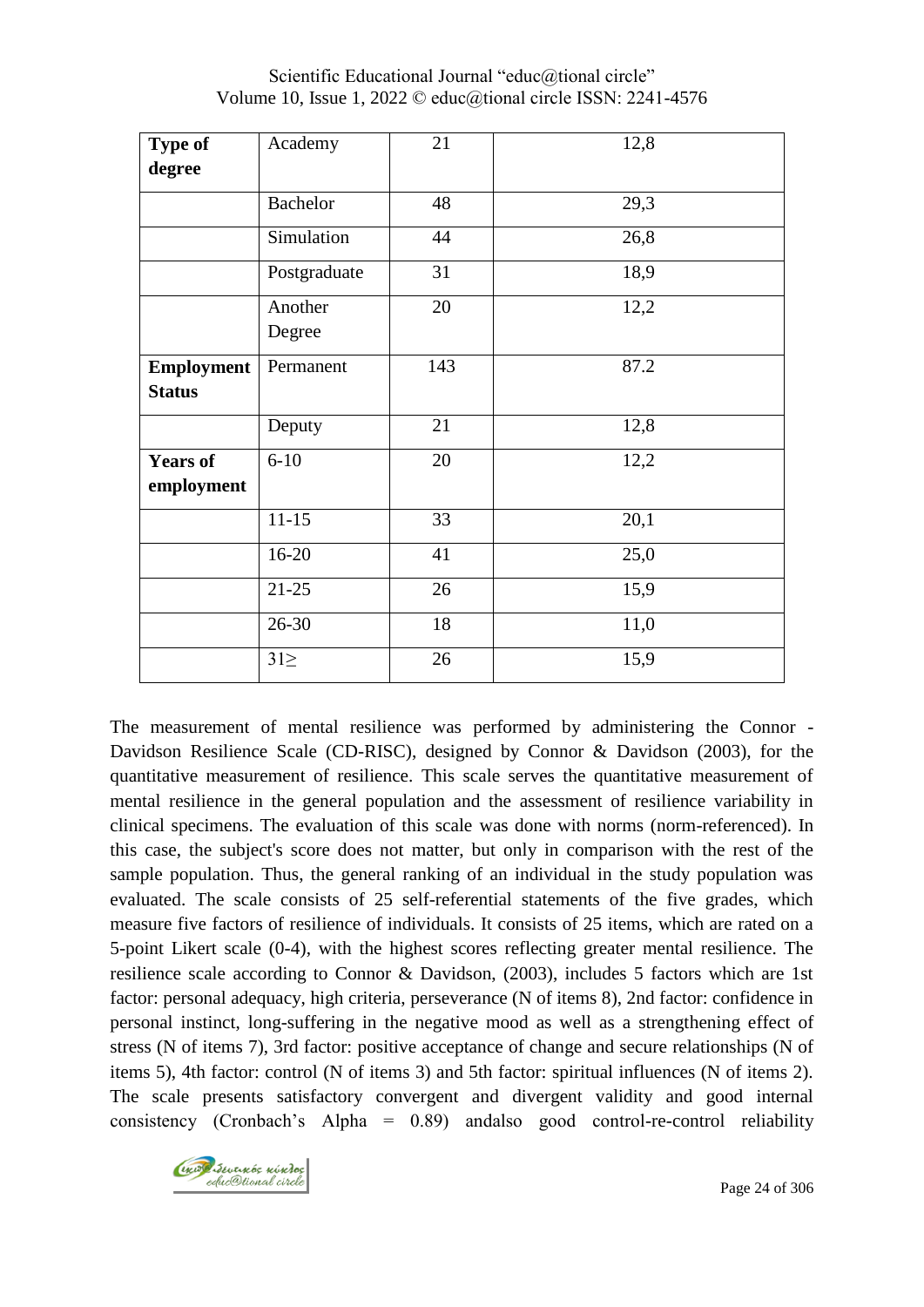(interrelation coefficient =  $0.87$ ) (Dimitriadou & Stalikas, 2011). The rating is based on how the respondents have felt during the last month and the range of results ranges from 0 to 100, with the highest percentages indicating greater resilience.

# **Results**

The average mental resilience of the teachers who took part in the research is 72.82 and the standard deviation is 13,070. This proves that the majority of teachers believe in their strengths, can face the difficulties they face every day and have self-confidence. According to Connor & Davidson (2003) the higher the score, proportionally, the more mental resilience individuals show (Table 2)

|                         | <b>Table2: Resilience</b> |         |                              |
|-------------------------|---------------------------|---------|------------------------------|
|                         | <b>Samplesize</b>         | Average | <b>Standard</b><br>deviation |
| <b>Score Resilience</b> | $N=164$                   | 72,82   | 13,070                       |

# **Gender and resilience**

In the analysis of the dependent variable of resilience with the independent variable of gender, it was found that the male teachers of the sample, with a participation rate of 26.2% (43) scored an average (Mean) of 74.51. The women of the sample, on the other hand, in a percentage of 73.0% (121) of the sample, scored an average (Mean) of 72.22. The equality test of the media showed that in the end the level of resilience does not differ in terms of gender as the value of the statistic F (0.188) is statistically insignificant (Sig =  $0.326 > 0.05$ ) (Table 3).

### **Table 3: Gender**

|                 |       | N   | Mean  | Std.<br>Deviation | Std. Error<br>Mean |
|-----------------|-------|-----|-------|-------------------|--------------------|
| <b>SCORE CD</b> | Men   | 43  | 74,51 | 13,635            | 2,079              |
| <b>RISC</b>     | Women | 121 | 72,22 | 12,868            | 1,170              |

# **Age and resilience**

After the analysis of the dependent variable of resilience with the independent variable of age, it was found that the teachers of the sample up to 30 years with a participation rate of 3.6%

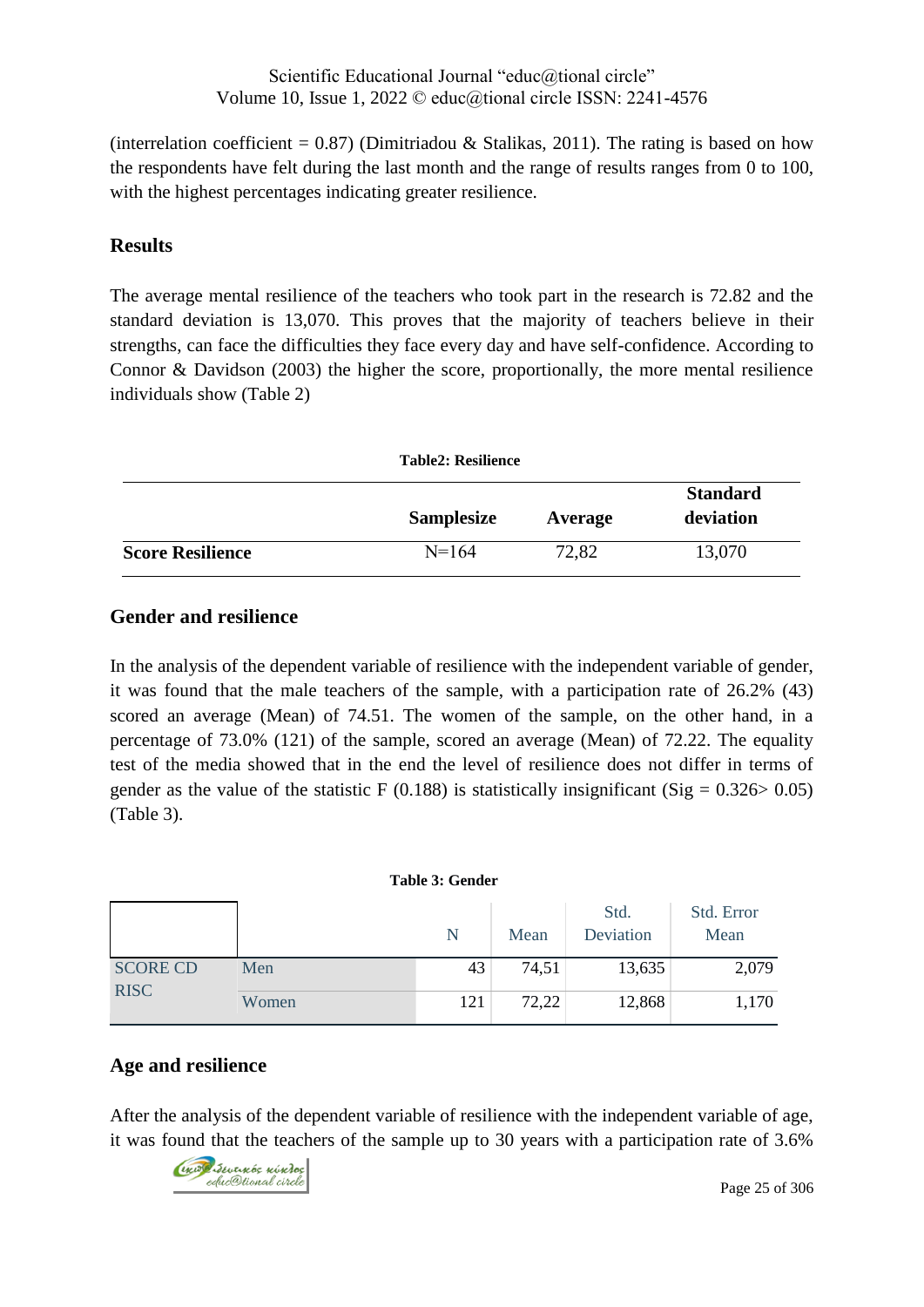(6) scored an average (Mean) of 67.50. People aged 31 to 40 years who participated in the survey with a percentage of 20.7% (34), had an average (Mean) of 74.44%. 31.8% (52) of the participants in the study, aged 41 to 50 years, scored on the test average (Mean) 72.75. For those aged between 51 and 60, 42.7% (70) were found to have averaged (Mean) 72.20. Finally, people over the age of 60, at a rate of 1.2% (2) scored the highest average (Mean) 85.00. The equality test of the media showed that in the end the level of mental resilience does not differ with age, as the value of the statistical F (0.850) is statistically insignificant  $(Sig = 0.495 > 0.05)$  (Table 4).

#### **Table4:AGE**

|              |                |       |           |       | 95% Confidence<br><b>Interval for Mean</b> |              |    |                   |
|--------------|----------------|-------|-----------|-------|--------------------------------------------|--------------|----|-------------------|
|              |                |       | Std.      | Std.  | Lower                                      | <b>Upper</b> |    |                   |
|              | N              | Mean  | Deviation | Error | <b>Bound</b>                               | <b>Bound</b> |    | Minimum   Maximum |
| until<br>30  | 6              | 67,50 | 19,254    | 7,860 | 47,29                                      | 87,71        | 35 | 84                |
| 31-40        | 34             | 74,44 | 13,025    | 2,234 | 69,90                                      | 78,99        | 37 | 96                |
| $41 - 50$    | 52             | 72,75 | 13,831    | 1,918 | 68,90                                      | 76,60        | 19 | 95                |
| 51-60        | 70             | 72,20 | 12,061    | 1,442 | 69,32                                      | 75,08        | 45 | 100               |
| Over<br>60   | $\overline{2}$ | 85,00 | 4,243     | 3,000 | 46,88                                      | 123,12       | 82 | 88                |
| <b>Total</b> | 164            | 72,82 | 13,070    | 1,021 | 70,81                                      | 74,84        | 19 | 100               |

### **SCORE CD-RISC**

## **Marital status and resilience**

The analysis of the dependent variable of resilience with the independent variable of marital status showed the following results: The unmarried 83 teachers of the sample, with a participation rate of 12.8% (21) scored an average (Mean) of 70.57. Married participants, in a percentage of 75.0% (123) of the sample, scored an average (Mean) of 72.76. Divorced, 10.4% (17) scored an average (Mean) of 75.41. Those who were widowed 1.8% (3) reached a high score of 76.67. From the equality test of the means with the application ANOVA, for multiple variables, it resulted that finally the level of mental resilience does not differ in terms of family status, as the value of the statistic F (0.513) is statistically insignificant (Sig =  $0.674 > 0$ , 05) (Table 5).

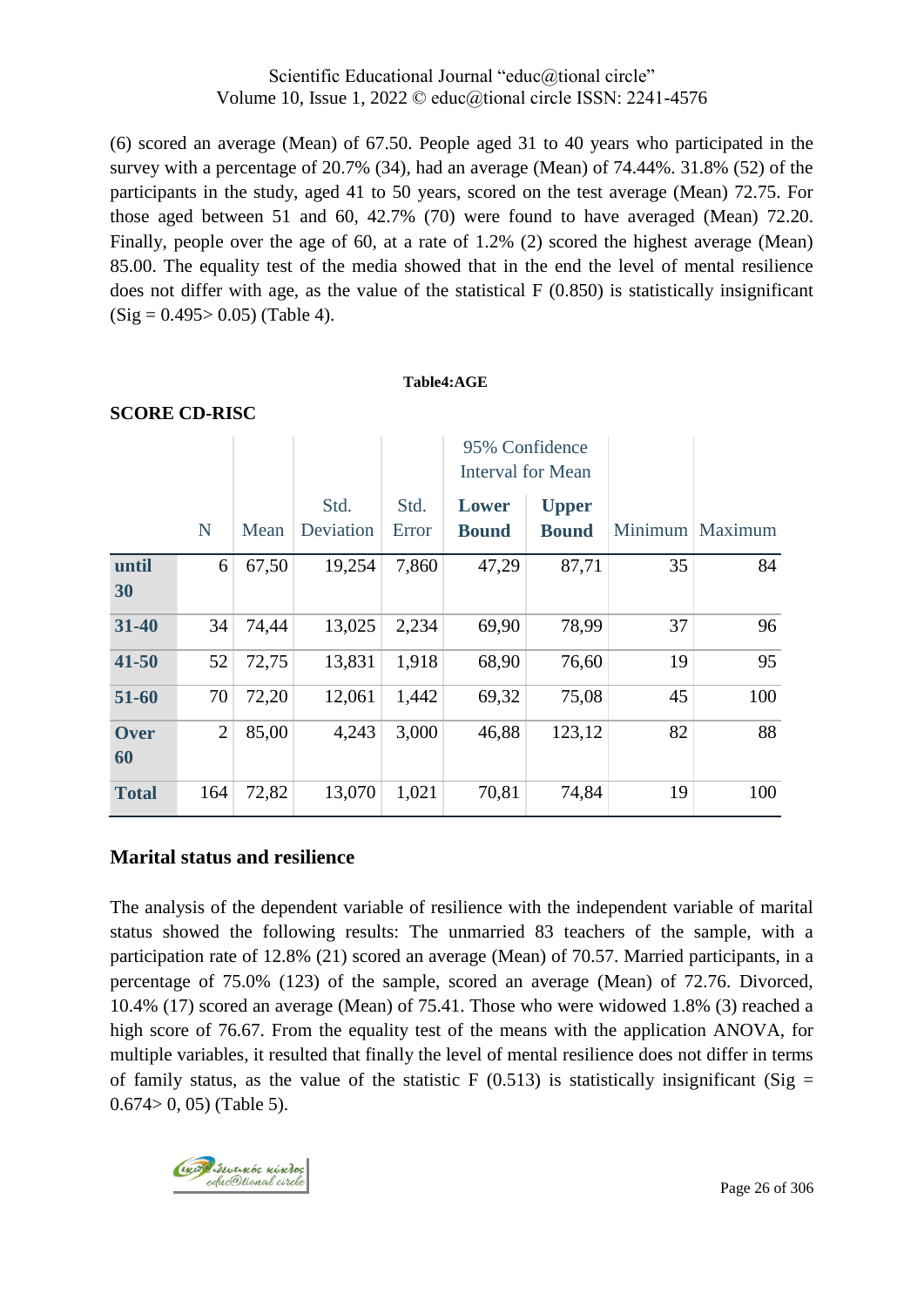### **Table5: Marital status**

|                 |                |       |                        |               | 95% Confidence<br>Interval for<br>Mean |                       |    |                 |
|-----------------|----------------|-------|------------------------|---------------|----------------------------------------|-----------------------|----|-----------------|
|                 | N              |       | Std.<br>Mean Deviation | Std.<br>Error | Lower<br><b>Bound</b>                  | Upper<br><b>Bound</b> |    | Minimum Maximum |
| Unmarried       | 21             | 70,57 | 14,932                 | 3,258         | 63,77                                  | 77,37                 | 35 | 98              |
| Married         | 123            | 72,76 | 12,636                 | 1,139         | 70,50                                  | 75,01                 | 19 | 100             |
| <b>Divorced</b> | 17             | 75,41 | 14,248                 | 3,456         | 68,09                                  | 82,74                 | 43 | 94              |
| Widowed         | 3 <sup>1</sup> | 76,67 | 14,048                 | 8,110         | 41,77                                  | 111.56                | 62 | 90              |
| Total           | 164            | 72,82 | 13,070                 | 1,021         | 70,81                                  | 74,84                 | 19 | 100             |

### SCORE CD RISC

# **Number of children and resilience**

The analysis of the dependent variable of resilience with the independent variable of the number of children, presented the following results: The childless teachers of the sample with a participation rate of 20.7% (34) scored an average (Mean) of 69.50. Participants with one child, at a rate of 15.85% (26) of the total sample, averaged (Mean) 76.77. Of those with two children, 51.2% (84) scored an average (Mean) of 73.05. Those who had three children 11.6% (19) reached the average (Mean) 72.53. From the means equality test with the ANOVA application, for multiple variables, it emerged that in the end the level of mental resilience does not differ in terms of the number of children, as the value of the statistic F (1,167) is not statistically significant (Sig =  $0,327>0$ , 05) (Table 6).

### **Table6: Number of Children**

### SCORE CD RISC

|      |    |       |                   |               | 95% Confidence<br><b>Interval for Mean</b> |                       |         |         |
|------|----|-------|-------------------|---------------|--------------------------------------------|-----------------------|---------|---------|
|      | N  | Mean  | Std.<br>Deviation | Std.<br>Error | Lower<br><b>Bound</b>                      | Upper<br><b>Bound</b> | Minimum | Maximum |
| None | 34 | 69,50 | 16,737            | 2,870         | 63,66                                      | 75,34                 | 19      | 98      |
| One  | 26 | 76,77 | 10,595            | 2,078         | 72,49                                      | 81,05                 | 51      | 91      |
| Two  | 84 | 73,05 | 12,273            | 1,339         | 70,38                                      | 75,71                 | 43      | 100     |

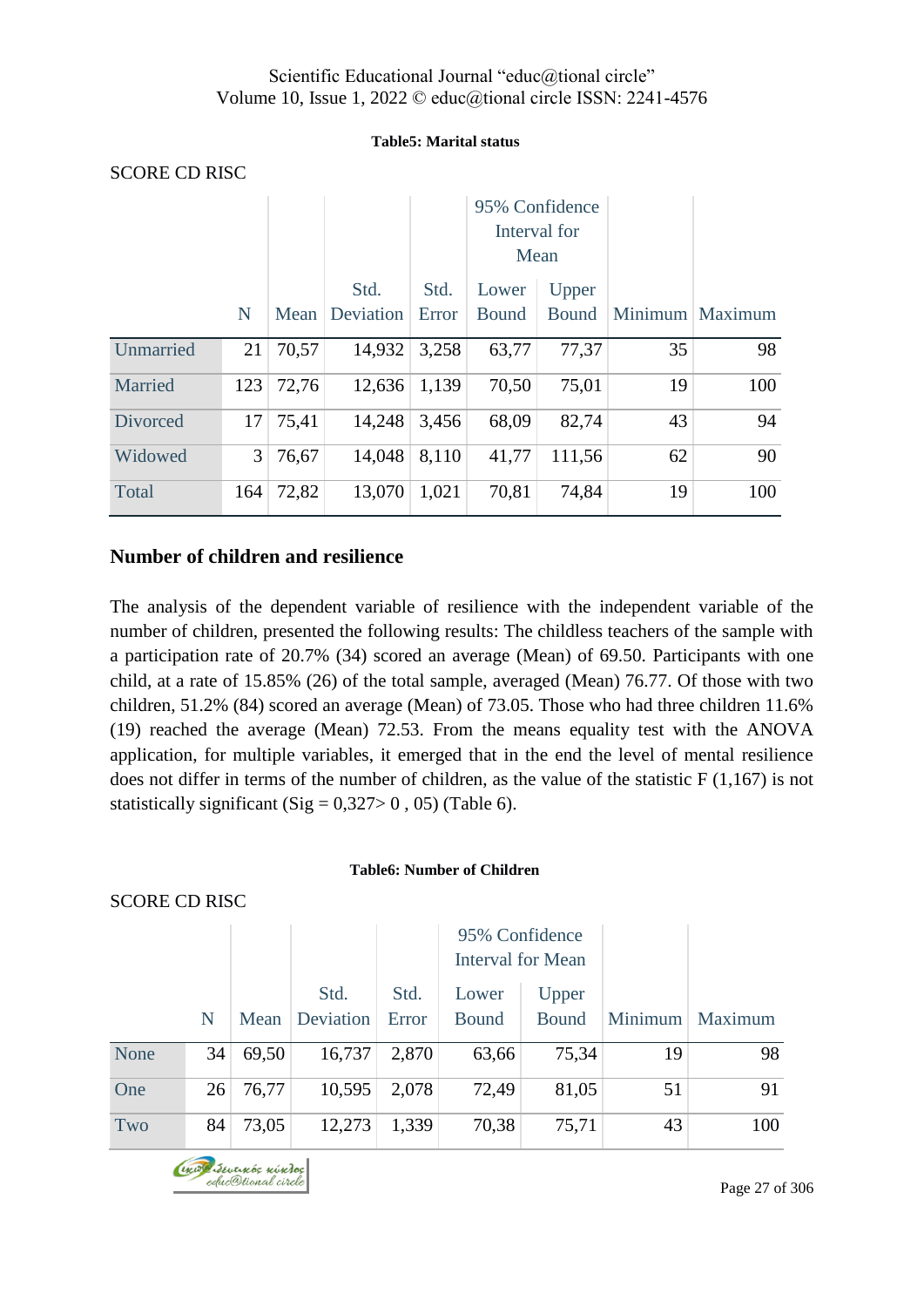| Three | $19$ 72,53 | $11,782$ 2,703 | 66,85 | 78,21 | 46 | 95  |
|-------|------------|----------------|-------|-------|----|-----|
| Four  | 70,00      |                |       |       | 70 | 70  |
| Total | 164 72,82  | $13,070$ 1,021 | 70,81 | 74,84 | 19 | 100 |

# **Employment position and resilience**

When the dependent variable of resilience was analyzed with the independent variable of permanent position, it was found that the permanent teachers of the sample, with a participation rate of 87.2 (143) scored an average (Mean) of 72.66. The deputies of the sample, on the other hand, in a percentage of 12.8% (21) of the sample, scored an average (Mean) of 73.90. The media independence test showed that in the end the level of resilience does not differ in terms of position (permanent or substitute) as the value of the statistic F  $(0.156)$  is statistically insignificant  $(Sig = 0.686 > 0.05)$  (Table 7).

### **Table 7: ΕmploymentStatus**

|                  | Position       | N   | Mean  | Std.<br>Deviation | Std. Error<br>Mean |
|------------------|----------------|-----|-------|-------------------|--------------------|
| <b>SCORE CD-</b> | Permanent      | 143 | 72,66 | 12,843            | 1,074              |
| <b>RISC</b>      | Supply teacher | 21  | 73,90 | 14,825            | 3,235              |

# **Years of service and resilience**

The analysis of the dependent variable of resilience with the independent variable of years of service, showed the following results. The teachers of the sample with 5 to 10 years of service with a participation rate of 12.2% (20) scored an average (Mean) of 75.45. Participants with 11 to 15 years of service, in a percentage of 20.1% (33) of the sample scored an average (Mean) of 70.33. Those with 16 to 20 years of service, 25.0% (41) reached an average (Mean) of 72.73. Those who worked for 21 to 25 years 15.6% (26) scored an average (Mean) of 75.00. Then teachers with 25 to 30 years of service 11.0% (18) were evaluated with an average of 74.83 in the test. Finally, participants with more than 30 years of service, 15.9% (25), reached the average (Mean) 70.54. From the control of the equality of the means with the application ANOVA, for multiple variables, it resulted that finally the level of resilience does not differ in terms of years of service, as the value of the statistic F (0.785) is statistically insignificant (Sig =  $0.562 > 0$ , 05). (Table 8).

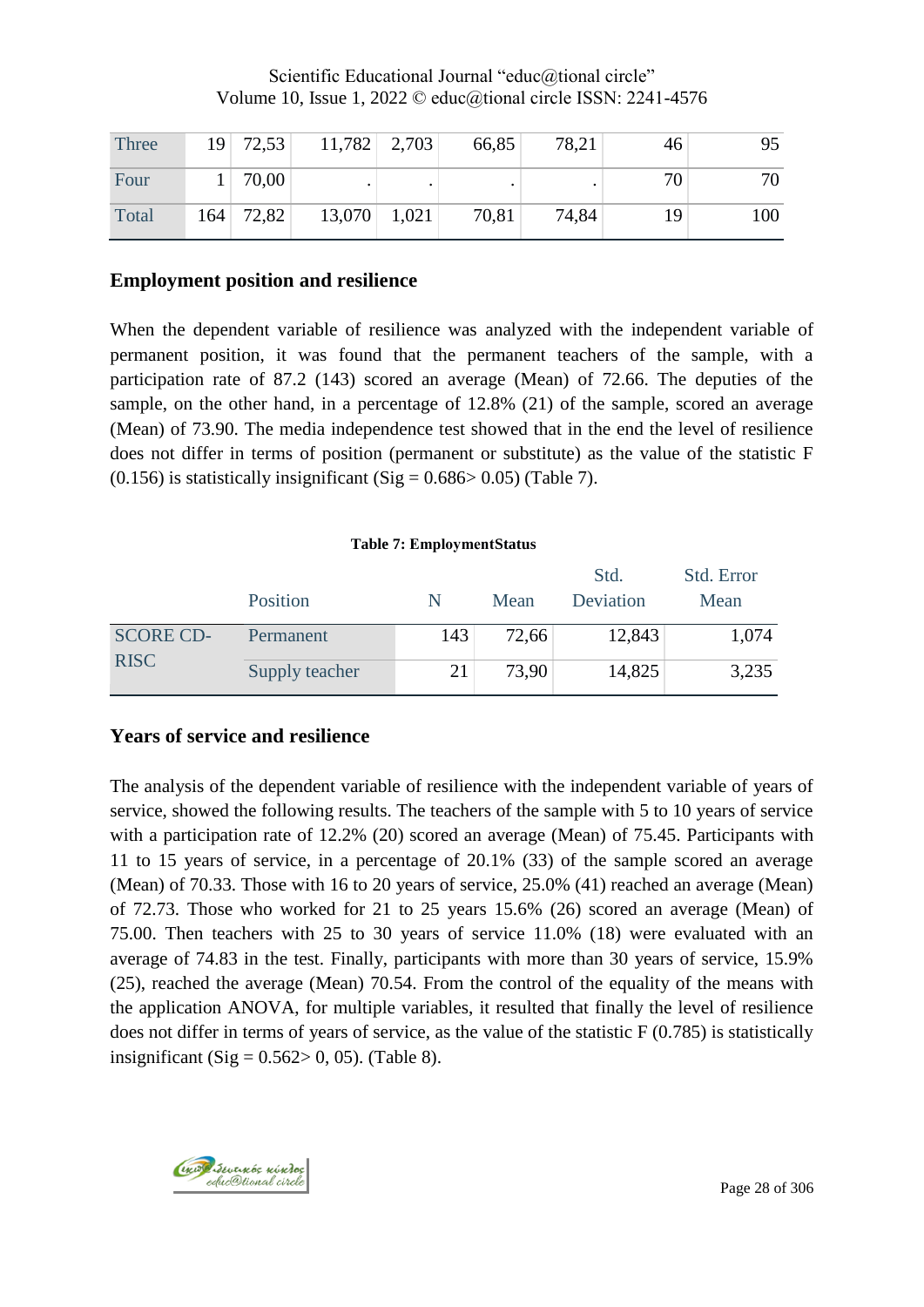### **Table 8: Εmployment experience**

|                |     |       |                   |               | 95% Confidence<br><b>Interval for Mean</b> |                       |    |                   |
|----------------|-----|-------|-------------------|---------------|--------------------------------------------|-----------------------|----|-------------------|
| Years          | N   | Mean  | Std.<br>Deviation | Std.<br>Error | Lower<br><b>Bound</b>                      | Upper<br><b>Bound</b> |    | Minimum   Maximum |
| $6 - 10$       | 20  | 75,45 | 15,425            | 3,449         | 68,23                                      | 82,67                 | 35 | 91                |
| $11 - 15$      | 33  | 70,33 | 13,575            | 2,363         | 65,52                                      | 75,15                 | 43 | 96                |
| $16 - 20$      | 41  | 72,73 | 12,637            | 1,974         | 68,74                                      | 76,72                 | 19 | 91                |
| $21 - 25$      | 26  | 75,00 | 14,153            | 2,776         | 69,28                                      | 80,72                 | 47 | 98                |
| $26 - 30$      | 18  | 74,83 | 10,634            | 2,507         | 69,55                                      | 80,12                 | 51 | 100               |
| 30 and<br>over | 26  | 70,54 | 11,721            | 2,299         | 65,80                                      | 75,27                 | 45 | 94                |
| Total          | 164 | 72,82 | 13,070            | 1,021         | 70,81                                      | 74,84                 | 19 | 100               |

### SCORE CD- RISC

# **Level of education and resilience**

The treatment of the dependent variable of resilience with the independent variable of the level of studies, showed the following results. The teachers of the sample with a degree from the Pedagogical Academy, in a participation rate of 12.8% (21) scored an average (Mean) of 76.38. The participants of the Degree of Pedagogical Department of Primary Education in a percentage of 29.3% (48) of the sample, scored an average (Mean) 73.83. The sample that followed a simulation of 26.9% (44) scored an average (Mean) of 71.32. Holders of a master's degree at a rate of 18.9% (31) reached an average (Mean) of 72.29. Finally, the teachers of specialties in primary education, with a percentage of 12.2% (20), were evaluated with an average (Mean) of 70.80 in the test. From the control of the equality of the means with the application ANOVA, for multiple variables, it resulted that the level of resilience does not differ in terms of scientific training, as the value of the statistic F (0.734) is statistically insignificant (Sig =  $0.570 > 0.05$ ) (Table 9).

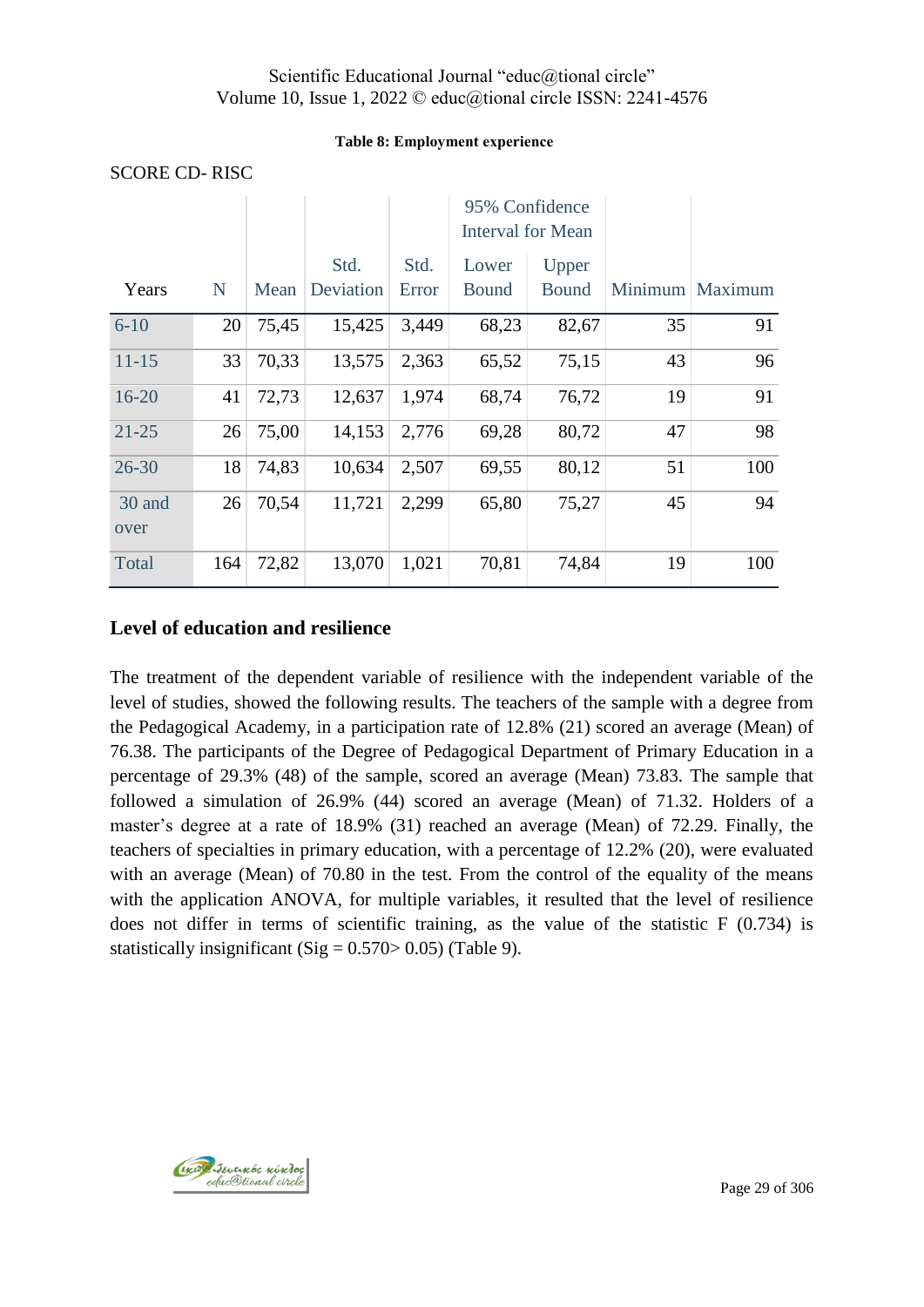### **Table 9: Type of degree**

| <b>SCORE CD RISC</b> |             |          |                          |       |              |              |    |                 |
|----------------------|-------------|----------|--------------------------|-------|--------------|--------------|----|-----------------|
|                      |             |          |                          |       | 95%          |              |    |                 |
|                      |             |          |                          |       |              | Confidence   |    |                 |
|                      |             |          |                          |       |              | Interval for |    |                 |
|                      |             |          |                          |       | Mean         |              |    |                 |
|                      |             |          | Std.                     | Std.  | Lower        | Upper        |    |                 |
|                      | $\mathbf N$ |          | Mean   Deviation   Error |       | <b>Bound</b> | Bound        |    | Minimum Maximum |
| Academy              | 21          | 76,38    | 10,870                   | 2,372 | 71,43        | 81,33        | 49 | 94              |
| Degree               |             |          |                          |       |              |              |    |                 |
| <b>Bachelor</b>      | 48          | 73,83    | 11,269                   | 1,627 | 70,56        | 77,11        | 46 | 98              |
| Simulation           |             | 44 71,32 | 14,441                   | 2,177 | 66,93        | 75,71        | 19 | 95              |
| Postgraduate         | 31          | 72,29    | 12,749                   | 2,290 | 67,61        | 76,97        | 35 | 95              |

When the dependent variable of resilience was analyzed with the independent variable of the second degree, it was found that the teachers of the sample without a second degree, with a participation rate of 75.0% (123) scored an average (Mean) of 73.61. Holders of seconddegree education on the other hand, in a percentage of 25.0% (41) of the sample scored an average (Mean) of 70.46. From the control of the independence of the media with the application of t-test, it resulted that in the end the level of resilience does not differ in terms of having a second degree as the value of the statistic F (3,223) is not statistically significant between the groups  $(Sig = 0.183 > 0.05)$ .

# **Discussion**

According to Le Cornu (2009), resilience is probably one of the most important advantages of teachers. Resilience is also referred to as the force that allows teachers to maintain a strong commitment to teaching (Brunetti 2006). In the present study it seems that teachers have on average high levels of resilience and therefore the ability to cope with the demanding part of teaching. This degree of resilience suggests that teachers have personal characteristics that help them cope with an adverse situation (Castro et al., 2010) while also suggesting that they have the ability to overcome personal weaknesses. Resilient teachers despite failures remain enthusiastic, create positive expectations from teaching and use effective teaching methods. Resilience at these levels seems to be able to protect teachers from professional wear and tear. This makes them more successful in their work earning appreciation and respect. Teachers with high resilience promote positive development in their students, meeting basic needs related to safety, love, respect and appetite for learning (Benard, 1991). Teachers can really

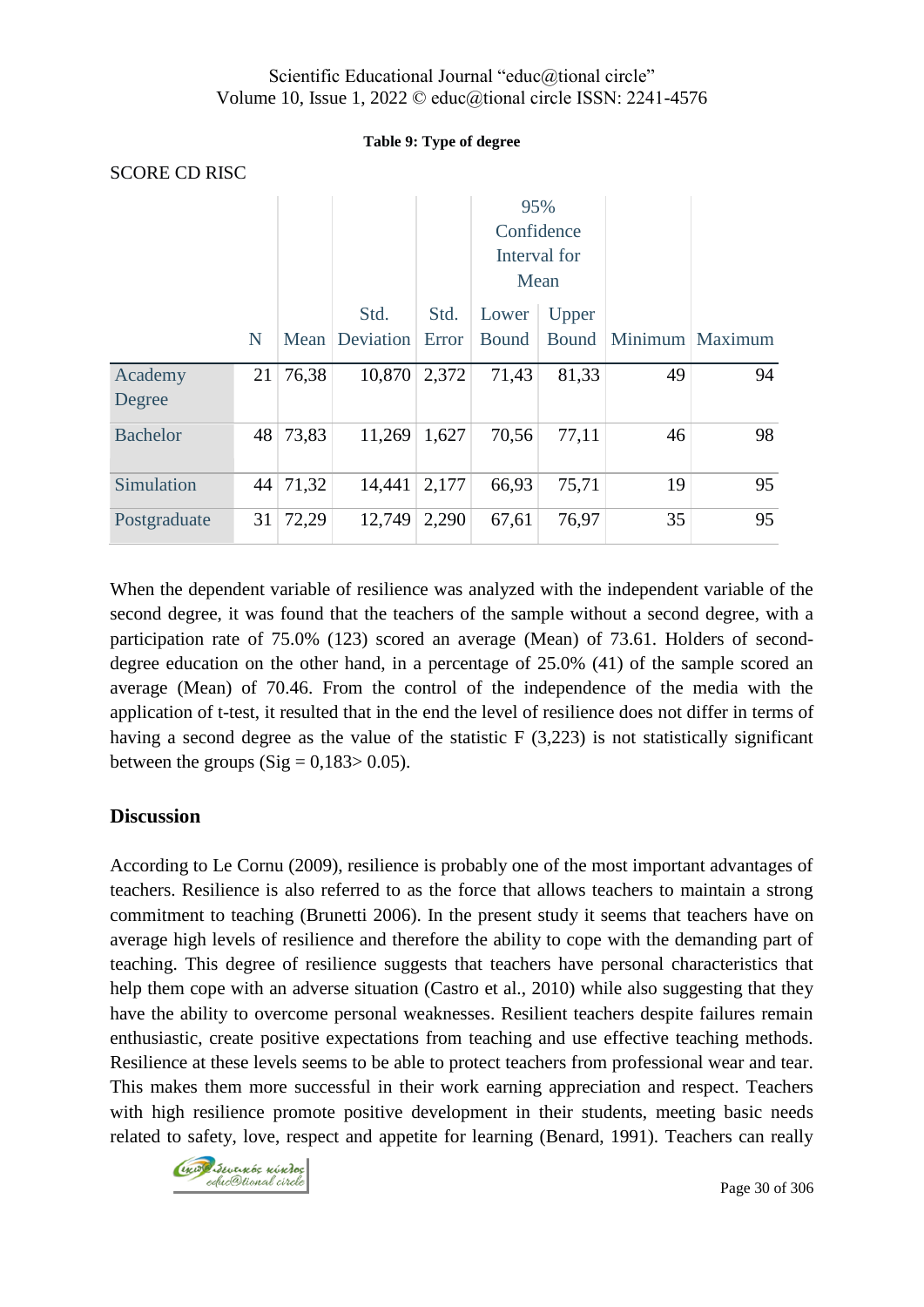support students by listening to them and showing interest in their feelings, while showing kindness, compassion, and respect. Teachers can also help families in need by bringing them in contact with social services. They focus on the strengths of all the students and help more those who have difficulty adapting to the school environment. Also, teachers with resilience traits support students in not internalizing negative emotions from failures but seeing adversity as an invitation. They usually focus on the strengths, interests, and goals of a student (Seligman, 1995).

They do not stop giving opportunities to each student to express their opinion and to continue looking for solutions to their problems while participating in all areas of school operation (Waxman et al., 2003). According to the research data, no significant differences were identified regarding the levels of resilience and characteristics such as gender, level of education, years of service and marital status. In general, the levels of resilience remained high among teachers without being influenced by demographic parameters.

Challenges for the future are improving the concepts of teacher resilience and developing and addressing interventions in multiple areas. There are many opportunities for those who prepare, employ and work with prospective and new teachers to reduce risk factors and strengthen protective factors and thus allow new teachers to thrive, not just survive.

# **Conclusions**

According to the data of the present research, it appears that the teachers working in the primary education, in schools of the region of Eastern Macedonia and Thrace are characterized by quite high levels of resilience. Given this fact, it is important to explore what are the factors that contribute to maintaining fairly high levels of resilience and how the school and teachers relate to it. The aim will be to strengthen these parameters once identified and to be the occasion for the study and development of relevant intervention programs to enhance resilience in other educational structures.

## **References**

- Beltman, S., Mansfield, C., & Price, A. (2011). Thriving not just surviving: A review of research on resilience. Educational Research Review, 6, 185–207.
- Benard, B. (1991). Fostering Resiliency in Kids: Protective Factors in the Family, School, and Community. Portland, OR: Northwest Regional Educational Laboratory.
- Brunetti, G. (2006). Resilience under fire: Perspectives on the work of experienced, inner city high school teachers in the United States. Teaching and Teacher Education, 22, 812– 825.
- Castro, A.J., Kelly, J., & Shih, S. (2010). Resilience strategies for new teachers in high-needs areas. Teaching and Teacher Education, 26, 622–629.

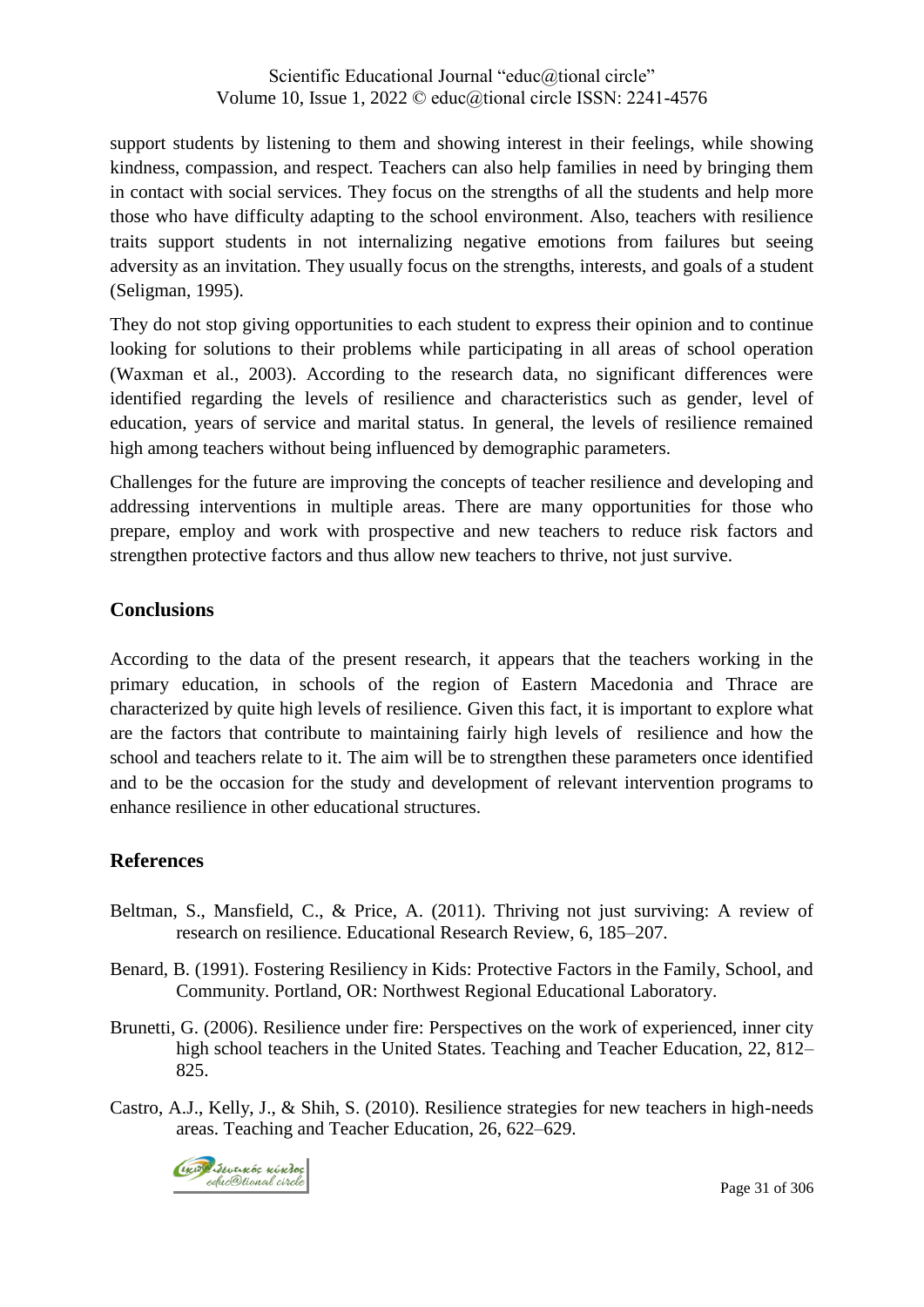- Cohen, L., Manion, L., & Morrison, K. (2008). Educational Research Methodology. Athens: Metaichmio
- Connor, K. M., & Davidson, J. R. (2003). Development of a new resilience scale: The Connor‐Davidson resilience scale (CD‐RISC). Depression and anxiety, 18, 76-82.
- Creswell, J. (2006). Research in education. Design conduct and evaluation of quantitative and qualitative research. Athens: ION
- Daniilidou, A. (2018). The Investigation of the Resilience of Greek Primary and Secondary Education Teachers: Protection and Risk Factors and reinforcement strategies in Greece during the economic crisis. Doctoral Thesis, Department of Educational and Social Policy of the University of Macedonia.
- Day, C., & Gu, O. (2010). The new lives of teachers. Abingdon, Oxon: Routledge.
- Day, C., Gu, O., & Sammons, P. (2016). The impact of leadership on student outcomes: How successful school leaders use transformational and instructional strategies to make a difference. Educational Administration Quarterly, 52,221–258.
- Dimitriadou, D., & Stalikas, A. (2012). Connor-Davidson Resilience Scale (CD-RISC). In A. Stalikas, S. Triliva, & P. Roussi (Eds.), Psychometric Instruments in Greece (2nd ed., pp. 717). Athens: Pedio.
- Fives, H., Hamman, D., & Olivarez, A. (2007). Does burnout begin with student-teaching? Analyzing efficacy, burnout, and support during the student-teaching semester. Teaching and Teacher Education, 23, 916–934.
- Gibbs, S., & Miller, A. (2014). Teachers' resilience and well-being: A role for educational psychology. Teachers and Teaching: Theory and Practice, 20, 609–621.
- Gu, Q., & Li, Q. (2013). Sustaining resilience in times of change: Stories from Chinese teachers. Asia-Pacific Journal of Teacher Education, 41, 288–303.
- Kovess-Masféty, V., Rios-Seidel, C., & Sevilla-Dedieu, C. (2007). Teachers' mental health and teaching levels. Teacher and Teaching Education, 23, 1177–1192.
- Le Cornu, R. (2009). Building Resilience in Pre-Service Teachers. Teaching and Teacher Education, 25, 717-723.
- Luthar, S. S., & Brown, P. (2007). Maximizing resilience through diverse levels of inquiry: Prevailing paradigms, possibilities, and priorities for the future. Development and Psychopathology, 19, 931–955.
- Mansfield, C.F., Beltman, S., Price, A., & McConney, A. (2012). 'Don't sweat the small stuff': Understanding teacher resilience at the chalk face. Teaching and Teacher Education, 28, 357–367.
- Masten, A., Best, K., & Garmezy, N. (1990). Resilience and development: Contributions from the study of childrenwho overcome adversity. Development and Psychopathology, 2, 425–444.